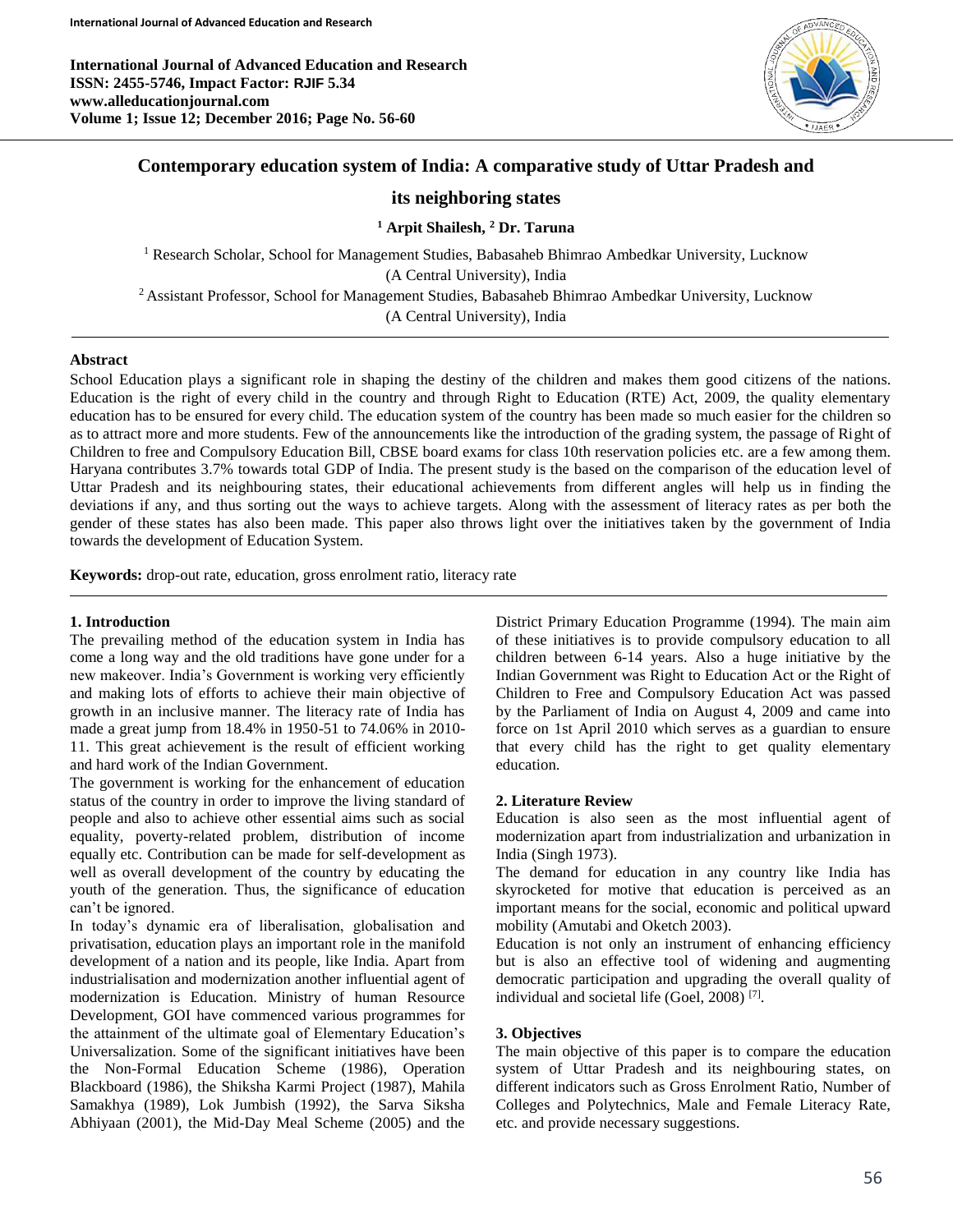#### **4. Research Methodology**

This study is vivid cum investigative. It is mainly based on secondary data collected from variance sources like websites, national reports and economic surveys etc. of national and state level departments of education. The analysis has been done on the basis of various different indicators, like Gross Enrolment Ratio, Number of schools and colleges, Number of persons who can read English, etc. Descriptive statistical tools like bar graphs, line charts, etc. have been used for interpretation of the data.

# **5. Gross Enrolment Ratio**

The Gross Enrollment Ratio is an arithmetical measure used to evaluate the number of students enrolled in school at different grade levels (like elementary, middle school and high school) in the education sector. The basic formula to calculate the GER of any is to divide the number of students who are actually enrolled in school by the number of students who are of corresponding age. The following table shows the GER of different states in 2009-10 in different classes:

| <b>States/Uts</b> | Classes I-V $(6-11 \text{ Yrs})$ |        | Classes VI-VIII (11-14 Yrs) |             |        | Classes I-VIII $(6-14 \text{ Yrs})$ |             |              |              |
|-------------------|----------------------------------|--------|-----------------------------|-------------|--------|-------------------------------------|-------------|--------------|--------------|
|                   | <b>Boys</b>                      | Girls  | Total                       | <b>Boys</b> | Girls  | <b>Total</b>                        | <b>Boys</b> | <b>Girls</b> | <b>Total</b> |
| Delhi             | 120.27                           | 123.45 | 120.11                      | 111.36      | 108.75 | 110                                 | 117.35      | 117.65       | 117.33       |
| Uttar Pradesh     | 108.23                           | 116.75 | 112.45                      | 76.55       | 66.69  | 95.67                               | 95.75       | 95.67        | 96.45        |
| Punjab            | 110.52                           | 108.95 | 109.09                      | 94.56       | 90.74  | 92.85                               | 103.85      | 100.52       | 102.84       |
| Raiasthan         | 120.85                           | 116.15 | 118.65                      | 96.85       | 73.65  | 84.04                               | 110.65      | 99.54        | 105.75       |
| Harvana           | 90.05                            | 93.86  | 91.04                       | 78.54       | 81.85  | 79.55                               | 85.42       | 86.05        | 85.69        |
| Himachal Pradesh  | 108.62                           | 108.15 | 107.45                      | 115.63      | 113.85 | 113.65                              | 112.42      | 110.45       | 109.85       |
| India             | 118.45                           | 118.56 | 118.52                      | 85.32       | 79.26  | 82.65                               | 102.55      | 102.22       | 103.78       |

*Source:* Abstract of Selected Educational Statistics 2009-10 & Economic Survey 2010-11

Delhi stands at the top, in the age group of 6-11 years as well as in 6-14 years. In the age group of 11-14 years, Himachal Pradesh is showing highest GER. Delhi and Rajasthan are far better in the Gross enrolment ratio in each class group. Among all the states under the study, Uttar Pradesh stands average in all the three age groups. This implies that not all the children of this age group are getting enrolled in the schools.

# compared with other states under the study. Haryana is having the highest teaching colleges, i.e. 450 Colleges. But this figure doesn't imply that education is being provided at a good scale in the state as there is very less scope of B.Ed. as compared to other courses. Medical colleges are also enough in Uttar Pradesh which shows that the students are keener to enter into this field. A number of other colleges should also be increased. Table 2 provides us with a much clear picture:

#### **5.1 Number of Colleges**

Uttar Pradesh is having a maximum number of colleges when

| <b>States/Uts</b> | Arts, Science & Commerce | <b>Engineering</b> | <b>Medical</b> | <b>Teaching</b> | <b>Others</b> | Total |
|-------------------|--------------------------|--------------------|----------------|-----------------|---------------|-------|
| Delhi             | 94                       | 18                 | 10             |                 | 43            | 169   |
| Uttar Pradesh     | 2389                     | 220                | 108            | 130             | 304           | 3151  |
| Punjab            | 236                      | 84                 | 40             | 50              | 179           | 589   |
| Rajasthan         | 1138                     | 98                 | 56             | 114             | 217           | 1623  |
| Harvana           | 242                      | 156                | 52             | 450             | 115           | 1015  |
| Himachal Pradesh  | 379                      | 16                 | 25             | 84              | 89            | 593   |
| India             | 14325                    | 2898               | 2086           | 3360            | 3294          | 25945 |

**Table 2**

*Source:* Statistics of Higher and Technical Education- 2009-10); Economic Survey 2010-11.

### **5.2 Degree and Above Level Colleges**

It is quite clear from table 3 Uttar Pradesh another time bangs 1<sup>st</sup> rank in cases of colleges for deemed universities, polytechnics and colleges. But, maximum number of other colleges including research institutions is placed in Rajasthan.

Maximum number of colleges for professional education like MBA, BBA and Engineering Institutes etc. is located in Haryana. But a well-known fact is that these colleges are not creating good number of opportunities as they lack standard quality which is a must.

| <b>States/Uts</b> |       | <b>College for General Education College for Professional Education University Polytechnic</b> |      |     | <b>Others</b> |
|-------------------|-------|------------------------------------------------------------------------------------------------|------|-----|---------------|
| Delhi             | 92    |                                                                                                | 20   | 80  |               |
| Uttar Pradesh     | 2055  | 337                                                                                            | 38   | 164 | 148           |
| Puniab            | 233   | 232                                                                                            | 14   | 90  |               |
| Rajasthan         | 994   | 263                                                                                            | 24   | 73  | 215           |
| Haryana           | 182   | 521                                                                                            |      | 33  | 52            |
| Himachal Pradesh  | 65    |                                                                                                |      | 27  |               |
| India             | 13383 | 6938                                                                                           | 2785 | 409 | 1964          |

**Table 3**

*Source:* Statistics of Higher and Technical Education- 2009-10); Economic Survey 2010-11.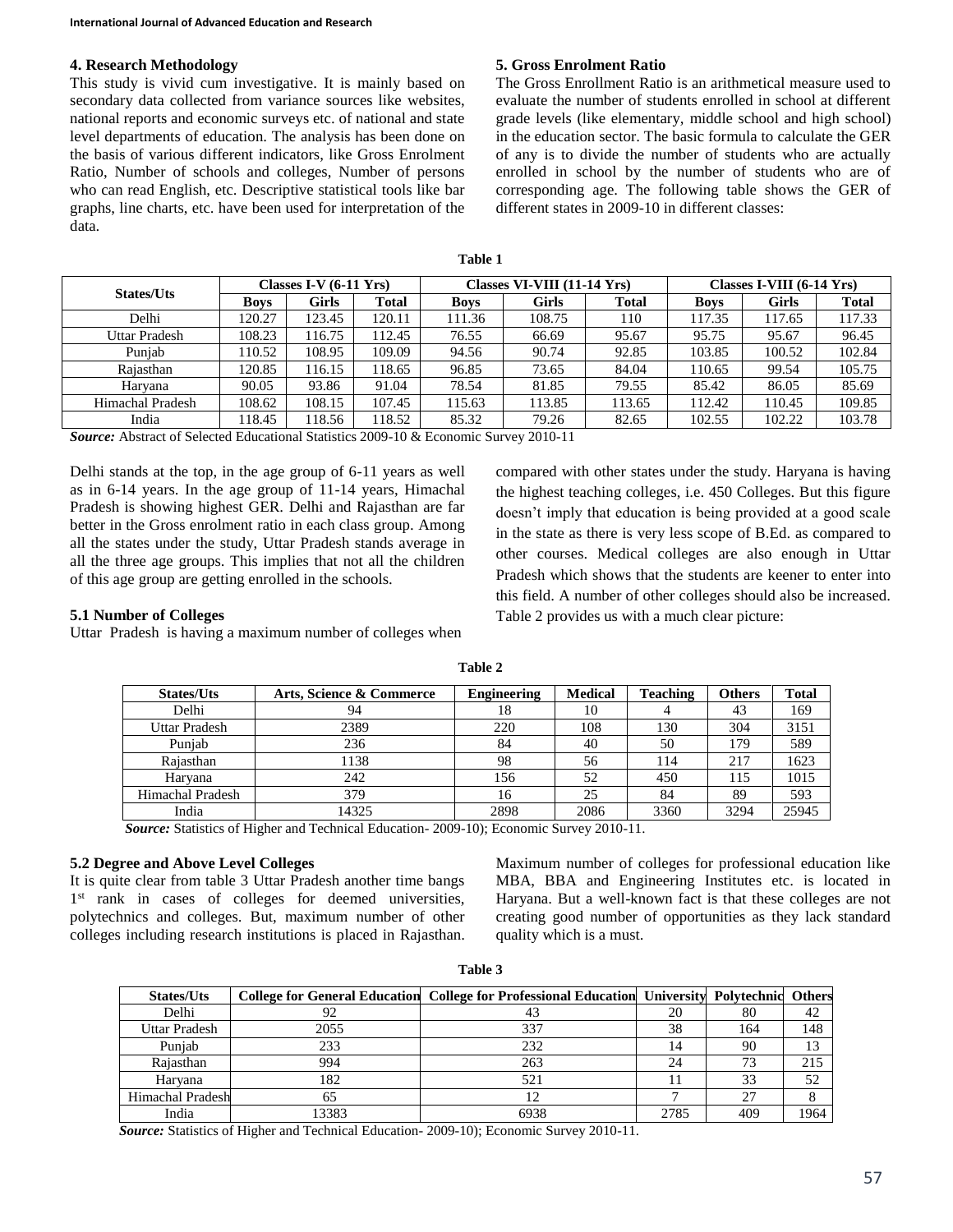It has been seen that a large number of MBA graduates are getting frustrated due to non-availability of jobs in the corporate world. Their skills are not as per the requirements of the corporate world. So, there is a need to improve the quality of education rather than just increasing the number.

#### **5.3 Performance of States of India (Rural)**

The true performance of any particular district, state or country can only be judged only after studying the performance of rural sector on some basic constraints. The students of rural areas are still not having the shelter of governmental policies and full education because of lack of parental education, poverty, lack of infrastructural facilities and last but not the least lack of awareness.

#### **5.3.1 Percentage of Children Who Can Read English**

Table 4 shows the percentage of students who can read English sentences. The data is of different states/union territories i.e. Uttar Pradesh, Rajasthan, Haryana, Punjab, Himachal Pradesh and Delhi.

| <b>States</b>    | STD.I | STD. II | <b>STD. III</b> | <b>STD. IV</b> | STD. V |
|------------------|-------|---------|-----------------|----------------|--------|
| Delhi            | 36.7  | 56.4    | 39.6            | 43.2           | 16.7   |
| Uttar Pradesh    | 35.6  | 59.1    | 16.8            | 27.3           | 14.7   |
| Punjab           | 68.2  | 83.6    | 40.2            | 58.3           | 34.9   |
| Rajasthan        | 34.8  | 62.5    | 21.4            | 36.5           | 18.0   |
| Harvana          | 66.0  | 86.4    | 48.5            | 60.9           | 44.0   |
| Himachal Pradesh | 72.7  | 92.6    | 63.9            | 84.8           | 64.7   |
| India            | 44.0  | 66.5    | 28.9            | 44.5           | 25.8   |

**Table 4**

*Source:* ASER Reports for 2009: http://asercentre.org

In table 4, we can see that percentage of students of Uttar Pradesh who can read English is much lower than that of whole India. Thus, now it is very necessary to come up with effective techniques to improve the literacy of enrolled as well as enrolling students.

# **5.3.2 Percentage of Children Who Can Do Arithmetic**

|                  |                                 | .                                |                                           |                                              |  |
|------------------|---------------------------------|----------------------------------|-------------------------------------------|----------------------------------------------|--|
| <b>States</b>    | Recognise<br><b>Numbers 1-9</b> | Recognise<br><b>Numbers 1-99</b> | <b>Can Do Addition</b><br>and Subtraction | <b>Can Do Multiplication</b><br>and Division |  |
|                  | STD.I                           | STD. II                          | <b>STD. III</b>                           | <b>STD.IV</b>                                |  |
| Uttar Pradesh    | 55.2                            | 36.8                             | 22.4                                      | 29.0                                         |  |
| Punjab           | 83.8                            | 61.2                             | 52.5                                      | 61.1                                         |  |
| Rajasthan        | 58.7                            | 41.6                             | 28.9                                      | 39.7                                         |  |
| Haryana          | 78.6                            | 65.4                             | 53.6                                      | 61.5                                         |  |
| Himachal Pradesh | 87.6                            | 83.4                             | 66.8                                      | 74.2                                         |  |
| India            | 71.6                            | 56.8                             | 41.3                                      | 49.0                                         |  |

**Table 5**

*Source:* Statistics of Higher and Technical Education- 2009-10); Economic Survey 2010-11.

From the above table, we can easily conclude that there are three states having a higher percentage than India, and clearly, Uttar Pradesh does not come in these states. Thus, it is the need of the hour to take effective measures to make more and more rural children capable of solving arithmetic problems.

#### **5.4 Male Literacy Rates of States and India**

The male literacy rate of Uttar Pradesh is very low, making it fourth the race. The literacy rate is lower than that of India as a whole. Uttar Pradesh is just better than Punjab and Rajasthan in case of literacy rate. Again, we can conclude that literacy rate of Delhi and Himachal Pradesh is impressive and far better than that of Uttar Pradesh.



*Source:* Rural Urban Distribution of Population ‐ India, Census of India 2011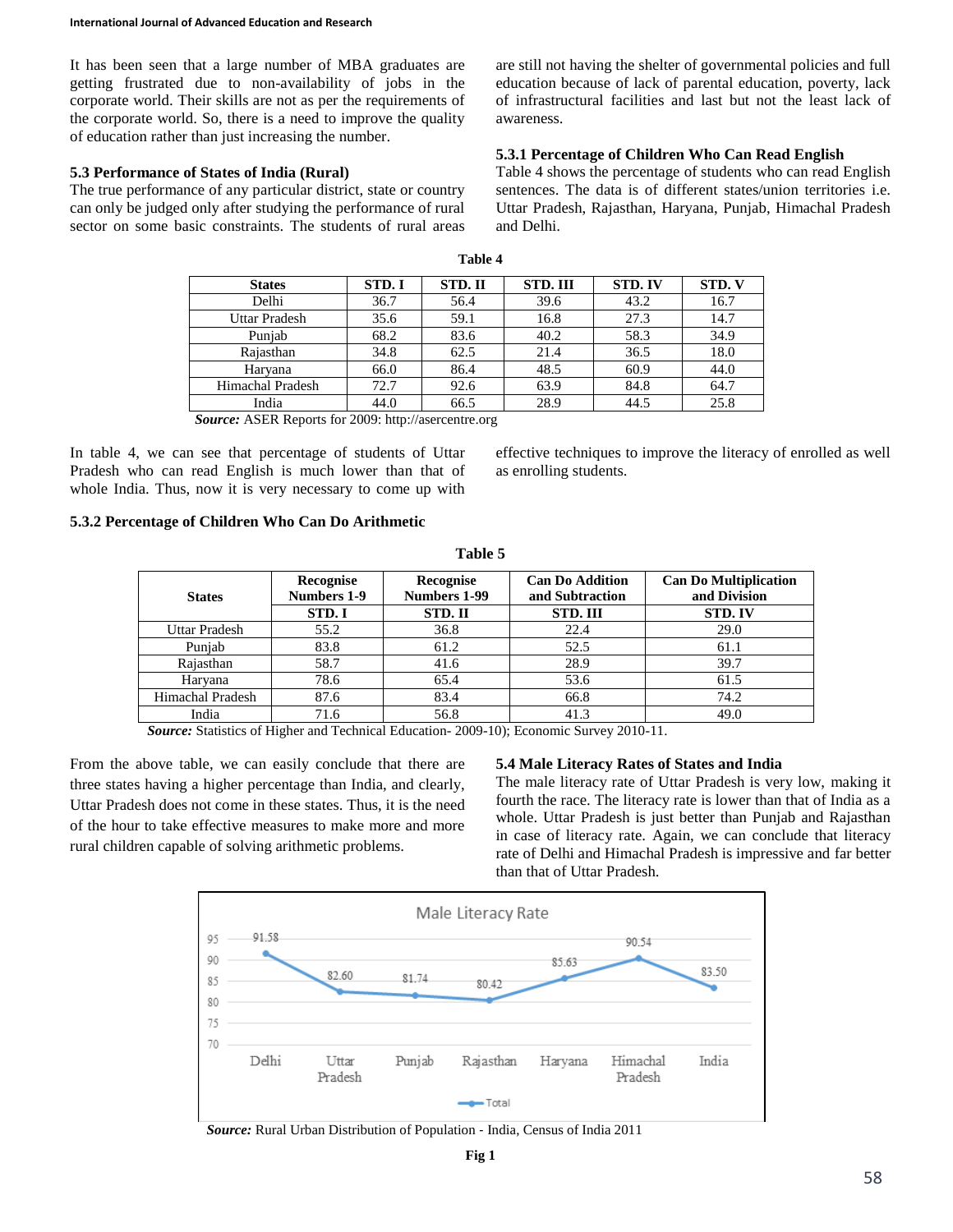#### **5.5 Female Literacy Rates of States and India**

The female literacy rate of Haryana is very low in 2011, making it at number forth in the race of the neighbouring states. But it is again higher than the India as a whole which gives a feeling of satisfaction. Just like male urban literacy rate, the female urban literacy rate of Haryana is less than the national average. Female literacy rate is lowest in Rajasthan and its inter-state difference in rural female literacy rate is more significant as compared to the urban female literacy rate. The reasons may be the belief of Rajasthan people that female education is not important and their only duty if to handle their houses. Such misconceptions should be reduced among Indian people so that overall figures can be improved. Delhi is having the highest female literacy rate but in the category of rural and urban female literacy rates, HP has shown better performance. This will be clearer from the figure no. 2:



*Source:* Rural Urban Distribution of Population ‐ India, Census of India 2011

#### **Fig 2**

#### **6. Initiatives of Government of India on School India**

The education sector in India has in recent years witnessed a host of admirable policy initiatives from the central government. The emphasis on education in the Central Budget has been on the rise in the recent years with a subsequent hike in the 2013–14 edition. The budget proposed a fund outflow of Rs 65,869 crore (658 billion) for the sector, an increase of a little over 7 per cent from that in the previous fiscal year. The school education was allocated Rs 49,659 crore (496 billion), an increase of approximately Rs. 4000 crore YoY (40 billion). Under school education, an amount of Rs 286.35 billion is being provisioned for Sarva Shiksha Abhiyan (SSA) and Rs 49.66 billion for Rashtriya Madhyamik Shiksha Abhiyan (RMSA) alone.

#### **7. Conclusion**

Gross enrolment ratio of Haryana in the age group of 6 to 11 years is 90.10, which is less than this ratio of India as a whole and all the neighbouring states under the study. Gross enrolment ratio of girls is more than that of boys in all age groups in Haryana. In the age group of 6-14 years, except UP and Delhi, GER of girls is less than that of boys. In spite of various schemes of the government of Haryana to provide universal elementary education, the goal has not been achieved. More efforts are needed to make people aware about government schemes for free education and importance of education in everyone's life. In the age group of 11-14 years, drop-out rate of HP is the lowest and much lesser than that of Haryana. So far as the drop-out rate is concerned in the age group of 6 to 14 years, Haryana's experience is quite satisfactory because except Delhi, where the drop-out rate is the lowest, all other states and India as a whole have higher drop-out rates than Haryana. But still there is a need to bring down the drop-out rate to zero level if we want to have universal elementary education. In all age groups, drop-out rate of girls is lower than that of boys in case of Haryana. This reveals that the girls are more interested in studies than boys. In the context of number of recognised schools and institutes, Haryana is better than HP, Punjab and Delhi. In spite of large number of institutes, literacy rate is not very high. There is a dire need to upgrade qualitative education rather than emphasising only quantitative aspect of education. It is clear from the above tables and figures that Haryana has made commendable progress in the establishment of colleges and institutes delivering graduate and post-graduate courses. HP and Punjab are far behind Haryana. Regarding the level of education in rural areas, Haryana is above the national average as well as Rajasthan and UP. HP is ahead of Haryana in this case.

In the case of percentage of children who can read English as well as other languages and do arithmetic, HP is far ahead of Haryana. This reveals that there is something lacking in educational institutes of Haryana which is necessary for making the learning effective. There is a need for sincere and dedicated teachers to make learning effective. The literacy rate of Haryana was less than the national average at the time of its origin (population census- 1961) but now it has become greater than the national average. This is a matter of satisfaction for the state. It is more than the literacy rates in Punjab, Rajasthan and UP.

Literacy rate of Delhi and HP is higher than that of India. Delhi, HP and Punjab are ahead of Haryana in the female literacy rate also. Female education is rather more important than the education of the men as one female can make the whole family literate. Thus, steps should be taken in this direction to improve the status of literacy rate among women, especially in the rural areas of the state.

#### **8. References**

- 1. Barr ΡΒ, Tagg J. From Teaching to Learning: A New Paradigm for Undergraduate Education. 1995; 27(6):13- 25.
- 2. Brookfield SD. The Power of Critical Theory for Adult Learning and Teaching. McGraw-Hill Education: Open University Press, 2005.
- 3. Cranton P. Understanding & Promoting Transformative Learning. San Francisco: Jossey-Bass, 2006.
- 4. Davis JR. Better Teaching, More Learning. Phoenix: Oryx Press, 1993.
- 5. Ernst, Young. 40 million by 2020: Preparing for a new paradigm in Indian Higher Education, EDGE 2011 report.
- 6. Fink LD. Creating Significant Learning Experiences: An Integrated Approach to Designing College Courses. San Francisco: Jossey – Bass, 2003.
- 7. Goel P, Vijay. Technical and Vocational Education and Training (TVET) System in India for Sustainable Development, 2008.
- 8. Gravett S, Petersen N. Promoting Dialogic Teaching among Higher Education Faculty in South Africa. In Transformative Learning in Practice, edited by J.